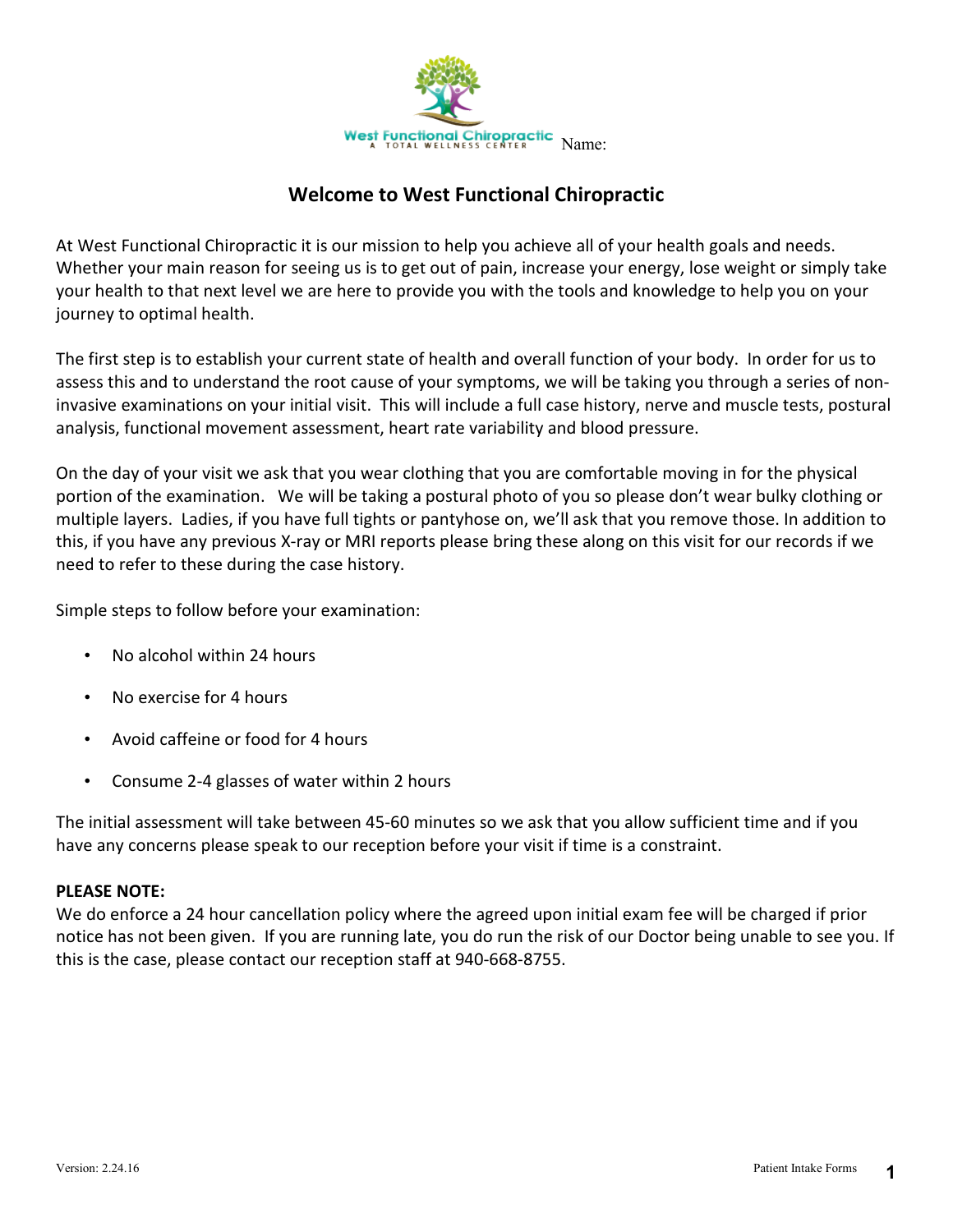

Please fill out our history forms *completely* and *accurately* to the best of your ability so that we can quickly get you on the road to health.

| Last                                                                                                                                                                                                                                                                                                       | First                 |       | M.I |  |
|------------------------------------------------------------------------------------------------------------------------------------------------------------------------------------------------------------------------------------------------------------------------------------------------------------|-----------------------|-------|-----|--|
|                                                                                                                                                                                                                                                                                                            |                       |       |     |  |
|                                                                                                                                                                                                                                                                                                            |                       |       |     |  |
|                                                                                                                                                                                                                                                                                                            |                       |       |     |  |
| Preferred method of communication: (Check one) Email______ Text____ Carrier Name ___________                                                                                                                                                                                                               |                       |       |     |  |
| Please note that you are responsible for any charges incurred in receiving our communications. For example, if you provide a cell<br>phone number as a method of contact, then you are responsible for any charges imposed by your mobile carrier for receiving calls or<br>text messages from the clinic. |                       |       |     |  |
|                                                                                                                                                                                                                                                                                                            |                       |       |     |  |
| _Married ______Separated ______Widowed ______Divorced ______Single ______Partnered for ____Yrs ______Minor                                                                                                                                                                                                 |                       |       |     |  |
|                                                                                                                                                                                                                                                                                                            |                       |       |     |  |
|                                                                                                                                                                                                                                                                                                            |                       |       |     |  |
|                                                                                                                                                                                                                                                                                                            |                       |       |     |  |
|                                                                                                                                                                                                                                                                                                            |                       |       |     |  |
|                                                                                                                                                                                                                                                                                                            |                       |       |     |  |
|                                                                                                                                                                                                                                                                                                            |                       |       |     |  |
| ACCIDENT INFORMATION: Is condition due to an accident? Yes______ No_______Date of Accident _______________                                                                                                                                                                                                 |                       |       |     |  |
| Type of Accident: Auto ____                                                                                                                                                                                                                                                                                | Work _____  Home_____ | Other |     |  |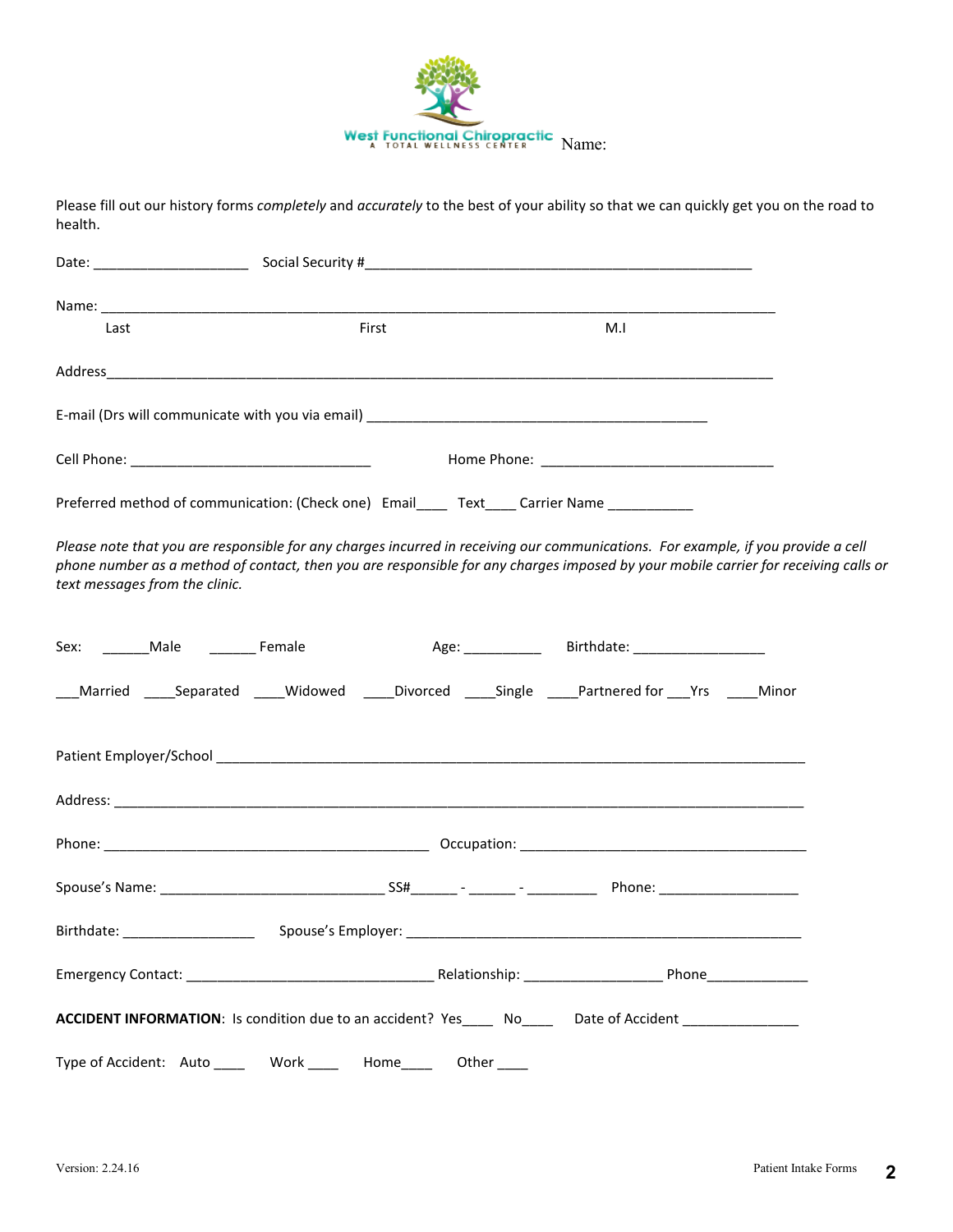

#### *INSURANCE INFORMATION:*

*Even if you are here through a non-referral source such as a external workshop, we are happy to verify your insurance*  coverage. We will NEVER bill your insurance without your permission. It means we will verify your benefits and have that *information prepared for you. Thank you for providing.*

Who is responsible for this account? \_\_\_\_\_\_\_\_\_\_\_\_\_\_\_\_\_\_\_\_ Relationship to patient: \_\_\_\_\_\_\_\_\_\_\_\_\_\_\_\_\_\_\_\_\_\_\_\_\_\_\_\_

| Insurance Co:   | ID#        |
|-----------------|------------|
| Subscriber Name | Birthdate: |

*Assignment and Release***:** I certify that I, and/or my dependent(s), have insurance coverage with

and assign directly to Dr. Jami West, all insurance benefits, if any, otherwise payable to me for services rendered. I understand that I am financially responsible for all charges whether or not paid by insurance. I authorize the use of my signature on all insurance submissions.

The above named doctor may use my health care information and may disclose such information to the above named insurance company(ies) and their agents for the purpose of obtaining payment for services and determining insurance benefits or the benefits payable for related services.

Signature of Patient, Parent, Guardian or Personal Representative **Date** Date

\_\_\_\_\_\_\_\_\_\_\_\_\_\_\_\_\_\_\_\_\_\_\_\_\_\_\_\_\_\_\_\_ \_\_\_\_\_\_\_\_\_

Please print name of above signature **Relationship to Patient** Relationship to Patient

#### *X-Ray Consent*

I hereby give my consent to West Functional Chiropractic and its representatives to take X-rays as deemed appropriate by the examining Doctor of Chiropractic. I also declare that to the best of my knowledge, I am not pregnant. I have read and understood all the above information.

Patient Signature Date

\_\_\_\_\_\_\_\_\_\_\_\_\_\_\_\_\_\_\_\_\_\_\_\_\_\_\_\_\_\_\_\_ \_\_\_\_\_\_\_\_\_

#### *Financial Disclosure*

West Functional Chiropractic provides its services directly to you, not to your insurance company. You are ultimately liable for your bill. If you are billing your own claims, we will provide you with an itemized bill. However, as a courtesy to you, we will bill your insurance company for services rendered provided that your deductible has been met and you pay your copayment at the time of service. In the event that we are billing your insurance company and a check is mailed to you, you MUST bring the check into the office within 7 days so that we may properly credit your account. I have read and understood all the above information.

**\_\_\_\_\_\_\_\_\_\_\_\_\_\_\_\_\_\_\_\_\_\_\_\_\_\_\_\_\_\_\_\_\_\_\_\_\_\_\_\_\_\_\_\_\_\_\_\_\_\_\_\_\_\_\_\_\_\_\_\_\_\_\_\_\_\_\_\_\_\_\_\_\_\_\_\_\_\_\_\_\_\_\_\_\_\_\_\_\_\_\_\_\_\_\_\_**

\_\_\_\_\_\_\_\_\_\_\_\_\_\_\_\_\_\_\_\_\_\_\_\_\_\_\_\_\_\_\_\_\_\_\_\_\_\_\_\_\_\_\_\_\_\_\_\_\_\_\_\_\_\_\_\_\_\_\_\_\_\_\_\_\_\_\_\_\_\_\_\_\_\_\_\_\_\_\_\_\_\_\_\_\_\_\_\_\_\_\_\_\_\_\_\_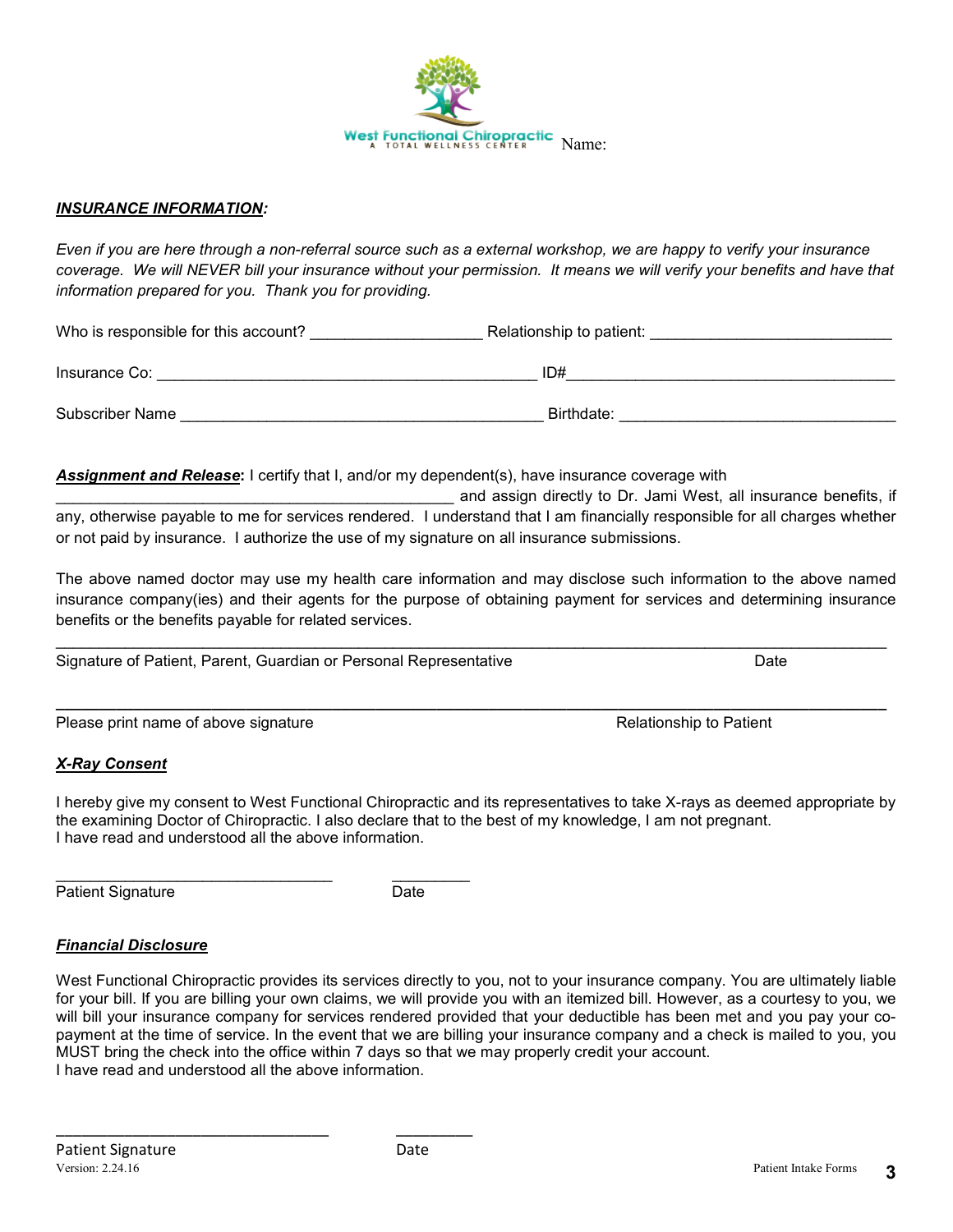

## **Approved HIPAA Contacts**

Keeping our patient's information private is important to us and by default we will only disclose information related to the patient's **Billing Account** and **Medical Conditions** to the **patient** or **legal guardian**.

If you would like to add additional contacts (other than the patient or legal guardian) that West Functional Chiropractic is allowed to disclose this type of information to, please complete the fields below and select the appropriate checkboxes based on your approval for each person you list. In addition, please choose the person you would like West Functional Chiropractic to list as your **Emergency Contact** in the even an emergency situation was to take place at our office.

| <b>Contact Name</b>                | <b>Relationship to Patient</b>       | <b>Contact Phone Number</b> |
|------------------------------------|--------------------------------------|-----------------------------|
| <b>Billing Account Information</b> | <b>Medical Condition Information</b> | <b>Emergency Contact</b>    |
| <b>Contact Name</b>                | Relationship to Patient              | <b>Contact Phone Number</b> |
| <b>Billing Account Information</b> | <b>Medical Condition Information</b> | <b>Emergency Contact</b>    |

*The duration of this authorization is indefinite unless otherwise revoked in writing. I understand that requests for health information from persons not listed on this form will require my specific authorization prior to the disclosure of any health information.*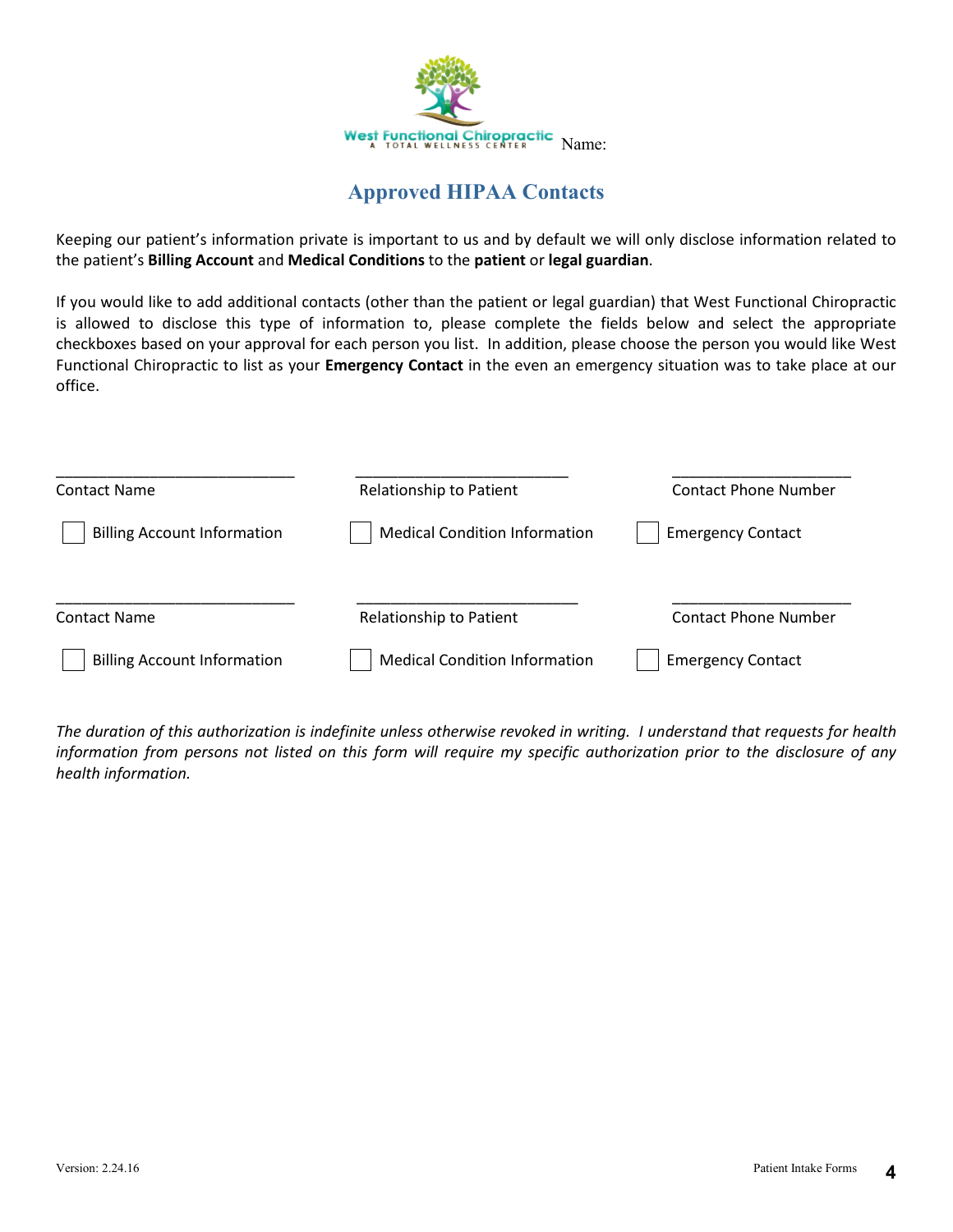

**\_\_\_\_\_\_\_\_\_\_\_\_\_\_\_\_\_\_\_\_\_\_\_\_\_\_\_\_\_\_\_\_\_\_\_\_\_\_\_\_\_\_\_\_\_\_\_\_\_\_\_\_\_\_\_\_\_\_\_\_\_\_\_\_\_\_\_\_\_\_\_\_\_\_\_\_\_\_\_\_\_\_\_\_\_\_\_\_\_\_\_\_\_\_\_\_\_\_\_\_\_\_\_\_\_\_\_\_**

**We appreciate you choosing our office. Is there anyone we can thank for referring you? \_\_\_\_\_\_\_\_\_\_\_\_\_\_\_\_\_\_\_\_\_\_\_\_\_\_\_\_\_\_\_\_\_\_**

Please indicate the main reason you are seeing us today: \_\_\_\_\_\_\_\_\_\_\_\_\_\_\_\_\_\_\_\_\_\_\_\_

**If you are seeing us for a pain related issue, USE THE SYMBOLS to show the type of pain you feel in each location.** 



**Using the pain scale below, CIRCLE the pain level you experience when your problem is at its very worst:** 

| <b>0 = No Pain</b> . No Discomfort |  |
|------------------------------------|--|
|                                    |  |

1 = Minimal Discomfort. Minor stiffness or tightness.

- 2 = Discomfort. Stiff, tight, sore. Muscle fatigue.
- 3 = Minimal Pain. More than just sore. Uncomfortable.
- 4 = Mild Pain. Noticeable pain but tolerable.
- 5 = Moderate Pain. Aggravating. Still allows movement.
- 6 = Strong Pain. Quite aggravating. Movement slightly limited.
- 7 = Verv Strong Pain. Verv aggravating. Movement definitely limited.

Is there any radiating pain into the arms or legs? \_\_\_\_\_\_\_\_\_\_\_\_\_\_\_\_\_\_\_\_\_\_\_\_\_\_\_\_\_\_ Is there any numbness or tingling? \_\_\_\_\_\_\_\_\_\_\_\_\_\_\_\_\_\_

**How often do you experience your problem? (Please indicate for each of the body location if applicable)** 

Constant (75 – 100% of the time)  $\qquad \qquad \qquad$ Frequent (50 – 75% of the time) \_\_\_\_\_\_\_\_\_\_\_\_\_\_\_\_\_\_\_\_\_\_\_\_\_\_\_\_\_\_\_\_\_\_\_\_\_\_\_\_\_\_\_\_\_\_\_\_\_\_\_\_\_\_\_\_\_\_\_\_\_\_\_\_\_\_\_\_\_\_\_\_\_\_\_\_\_ Occasional (25 – 50% of the time) \_\_\_\_\_\_\_\_\_\_\_\_\_\_\_\_\_\_\_\_\_\_\_\_\_\_\_\_\_\_\_\_\_\_\_\_\_\_\_\_\_\_\_\_\_\_\_\_\_\_\_\_\_\_\_\_\_\_\_\_\_\_\_\_\_\_\_\_\_\_\_\_\_\_\_\_ Intermittent  $(0 - 25\% \text{ of the time})$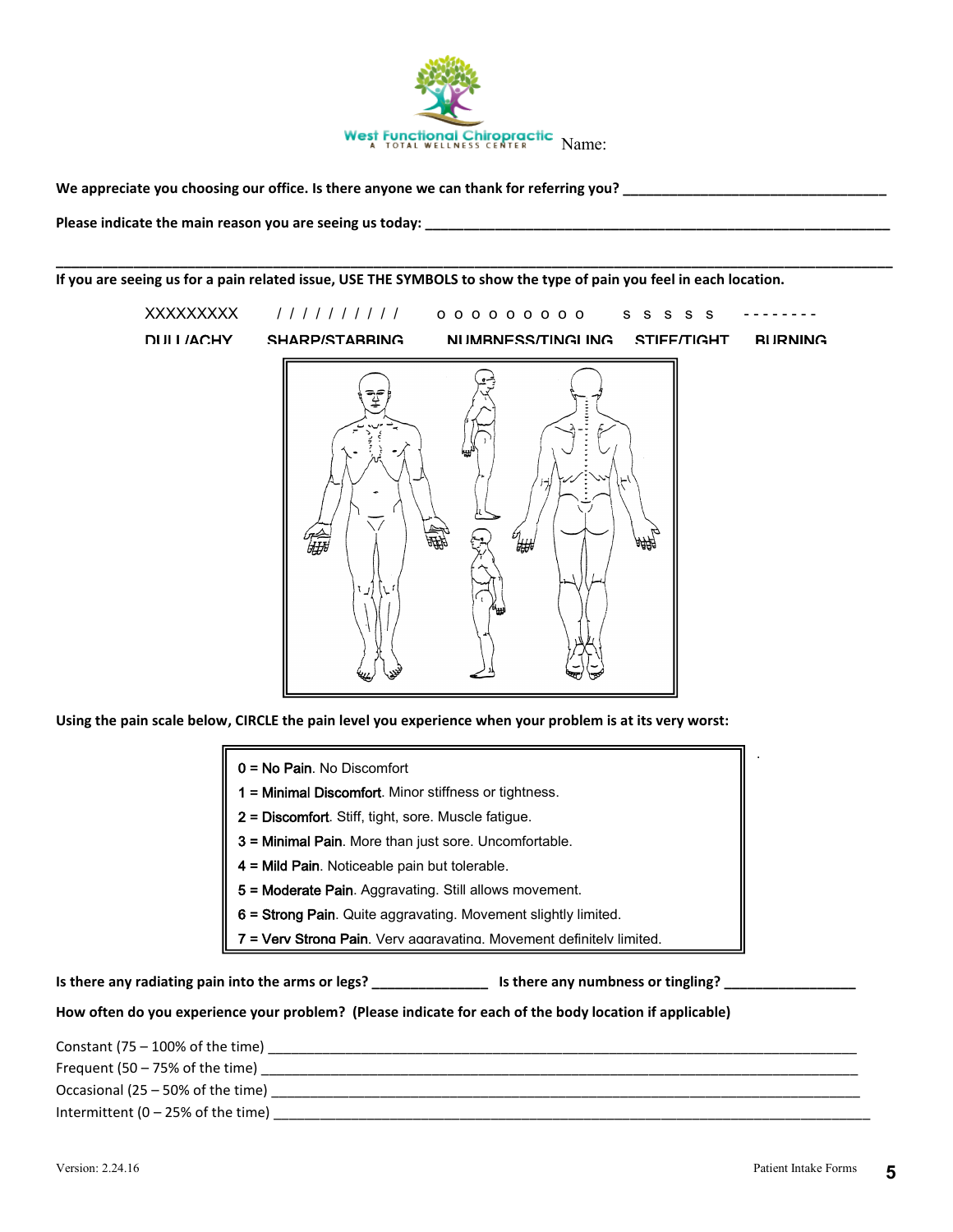

**\_\_\_\_\_\_\_\_\_\_\_\_\_\_\_\_\_\_\_\_\_\_\_\_\_\_\_\_\_\_\_\_\_\_\_\_\_\_\_\_\_\_\_\_\_\_\_\_\_\_\_\_\_\_\_\_\_\_\_\_\_\_\_\_\_\_\_\_\_\_\_\_\_\_\_\_\_\_\_\_\_\_\_\_\_\_\_\_\_\_\_\_\_\_\_\_\_\_\_\_\_\_\_\_\_\_\_\_**

\_\_\_\_\_\_\_\_\_\_\_\_\_\_\_\_\_\_\_\_\_\_\_\_\_\_\_\_\_\_\_\_\_\_\_\_\_\_\_\_\_\_\_\_\_\_\_\_\_\_\_\_\_\_\_\_\_\_\_\_\_\_\_\_\_\_\_\_\_\_\_\_\_\_\_\_\_\_\_\_\_\_\_\_\_\_\_\_\_\_\_\_\_\_\_\_\_\_\_\_\_\_\_\_\_\_\_\_\_\_

#### List any MD's or Chiropractors you've already seen for this problem: \_\_\_\_\_

**What tests have you already had for this problem?**  $\Box$  X-rays  $\Box$  MRI  $\Box$  C.T. Scan  $\Box$  Myelogram  $\Box$  EMG/NCV □ None □ Other

What makes your problem worse?  $\square$  Sitting  $\square$  Standing  $\square$  Changing Position  $\square$  Walking  $\square$  Bending  $\square$  Lifting  $\square$  Twisting  $\Box$  Reaching  $\Box$  Driving  $\Box$  Sleeping  $\Box$  Sneeze/Cough  $\Box$  Computer Work  $\Box$  Telephone  $\Box$  Going From Sit To Stand

Other\_\_\_\_\_\_\_\_\_\_\_\_\_\_\_\_\_\_\_\_\_\_\_\_\_\_\_\_\_\_\_\_\_\_\_\_\_\_\_\_\_\_\_\_\_\_\_\_\_\_\_\_\_\_\_\_\_\_\_\_\_\_\_\_\_\_\_\_\_\_\_\_\_\_\_\_\_\_\_\_\_\_\_\_\_\_\_\_\_\_\_\_\_\_\_\_\_\_

\_\_\_\_\_\_\_\_\_\_\_\_\_\_\_\_\_\_\_\_\_\_

\_\_\_\_\_\_\_\_\_\_\_\_\_\_\_\_\_\_\_\_\_\_\_

#### **PAST MEDICAL HISTORY**

**\_\_\_\_\_\_\_\_\_\_\_\_\_\_\_\_\_\_\_\_\_\_\_\_\_\_\_\_\_\_\_\_\_\_\_\_\_\_\_\_\_\_\_\_\_\_\_\_\_\_\_\_\_\_\_\_\_\_\_\_\_\_\_\_\_\_\_\_\_\_\_\_\_\_\_\_\_\_\_\_\_\_\_\_\_\_\_\_\_\_\_\_\_\_\_\_\_\_\_\_\_\_\_\_\_\_\_\_\_\_\_**

\_\_\_\_\_\_\_\_\_\_\_\_\_\_\_\_\_\_\_\_\_\_\_\_\_\_\_\_\_\_\_\_\_\_\_\_\_\_\_\_\_\_\_\_\_\_\_\_\_\_\_\_\_\_\_\_\_\_\_\_\_\_\_\_\_\_\_\_\_\_\_\_\_\_\_\_\_\_\_\_\_\_\_\_\_\_\_\_\_\_\_\_\_\_\_\_\_\_\_\_\_\_\_\_\_\_\_\_\_\_

**Please list any significant conditions that you've been diagnosed with or been treated for over the course of your life:** 

Please list any surgeries you have had over the course of your life: \_\_\_\_\_\_\_\_\_\_\_\_\_\_\_\_\_\_\_\_\_\_\_\_\_\_\_\_\_\_\_\_\_\_\_\_\_\_\_\_\_\_\_\_\_\_\_\_\_\_\_\_\_\_\_\_\_

## MEDICATIONS & ALLERGIES

\_\_\_\_\_\_\_\_\_\_\_\_\_\_\_\_\_\_\_\_\_\_\_\_\_\_\_\_\_\_\_\_\_\_\_\_\_\_\_\_\_\_\_\_\_\_\_\_\_\_\_\_\_\_\_\_\_\_\_\_\_\_\_\_\_\_\_\_\_\_\_\_\_\_\_\_\_\_\_\_\_\_\_\_\_\_\_\_\_\_\_\_\_\_\_\_\_\_\_\_\_\_\_\_\_\_\_\_\_\_

Are you allergic to any medications?  $\Box$  Yes  $\Box$  No If yes, please list:

\_\_\_\_\_\_\_\_\_\_\_\_\_\_\_\_\_\_\_\_\_\_\_\_\_\_\_\_\_\_\_\_\_\_\_\_\_\_\_\_\_\_\_\_\_\_\_\_\_\_\_\_\_\_\_

List any medications, herbs or supplements you are taking and the reason for their use:

\_\_\_\_\_\_\_\_\_\_\_\_\_\_\_\_\_\_\_\_\_\_\_\_\_\_\_\_\_\_\_\_\_\_\_\_\_\_\_\_\_\_\_\_\_\_\_\_\_\_\_\_\_\_\_\_\_\_\_\_\_\_\_\_\_\_\_\_\_

\_\_\_\_\_\_\_\_\_\_\_\_\_\_\_\_\_\_\_\_\_\_\_\_\_\_\_\_\_\_\_\_\_\_\_\_\_\_\_\_\_\_\_\_\_\_\_\_\_\_\_\_\_\_\_\_\_\_\_\_\_\_\_\_\_\_\_\_\_\_

## FAMILY HISTORY

\_\_\_\_\_\_\_\_\_\_\_\_\_\_\_\_\_\_\_\_\_\_\_\_\_\_\_\_\_\_\_\_\_\_\_\_\_\_\_\_\_\_\_\_\_\_\_\_\_\_\_\_\_\_\_\_\_\_\_\_\_\_\_\_\_\_\_\_\_\_\_\_\_\_\_\_\_\_\_\_\_\_\_\_\_\_\_\_\_\_\_\_\_\_\_\_\_\_\_\_\_\_\_\_\_\_\_\_ \_\_\_\_\_\_\_\_\_\_\_\_\_\_\_\_\_\_\_\_\_\_\_\_\_\_\_\_\_\_\_\_\_\_\_\_\_\_\_\_\_\_\_\_\_\_\_\_\_\_\_\_\_\_\_\_\_\_\_\_\_\_\_\_\_\_\_\_\_\_\_\_\_\_\_\_\_\_\_\_\_\_\_\_\_\_\_\_\_\_\_\_\_\_\_\_\_\_\_\_\_\_\_\_\_\_\_\_

**Mother:**  $\Box$  Living  $\Box$  Deceased List any medical problems:

\_\_\_\_\_\_\_\_\_\_\_\_\_\_\_\_\_\_\_\_\_\_\_\_\_\_\_\_\_\_\_\_\_\_\_\_\_\_\_\_\_\_\_\_

**Father:**  $\Box$  Living  $\Box$  Deceased List any medical problems: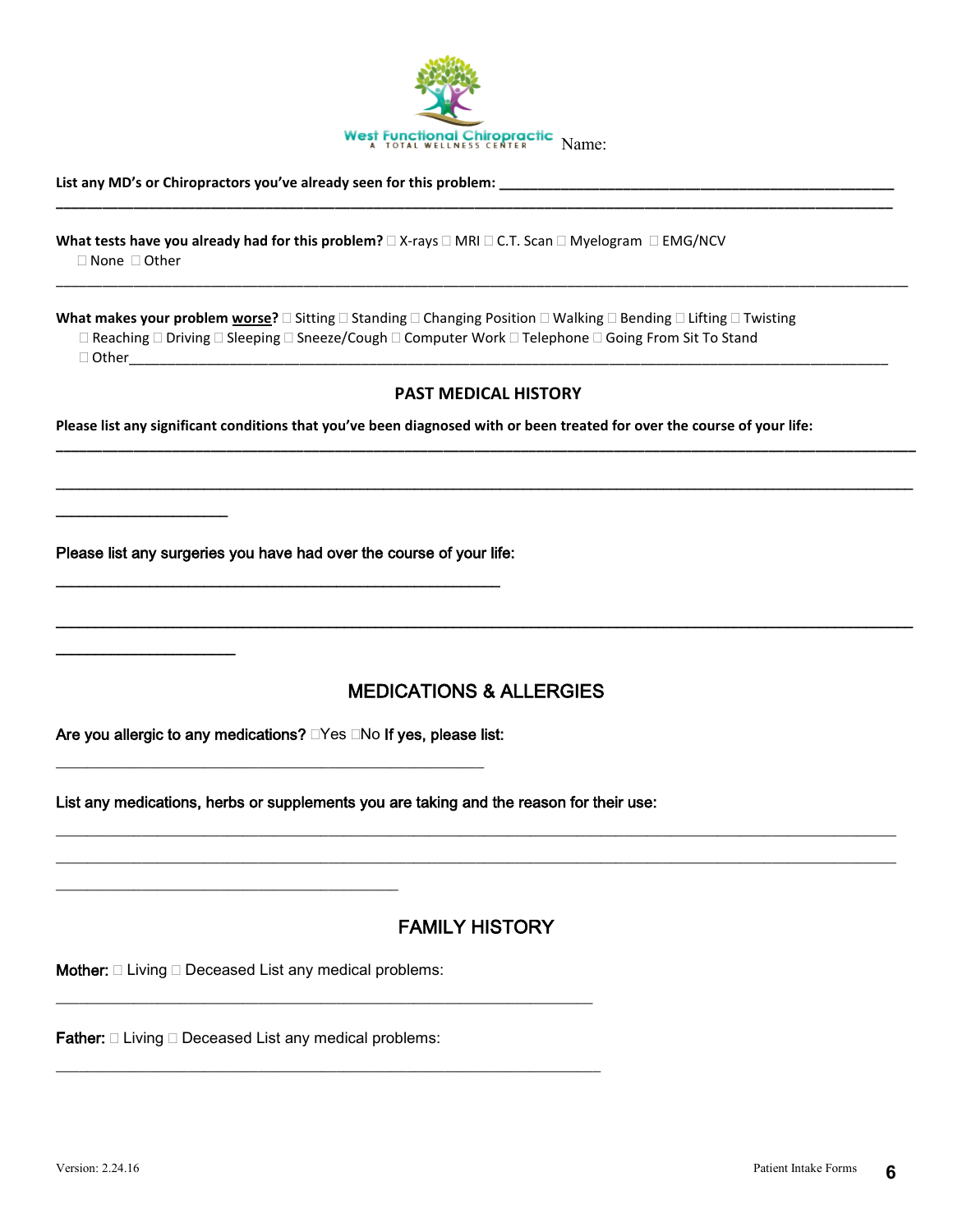

List any problems common in your family:  $\Box$  Cancer  $\Box$  Diabetes  $\Box$  Heart disease  $\Box$  High blood pressure  $\Box$  Stroke  $\Box$ Arthritis  $\Box$  Scoliosis  $\Box$  Thyroid disease  $\Box$  Osteoporosis

\_\_\_\_\_\_\_\_\_\_\_\_\_\_\_\_\_\_\_\_\_\_\_\_\_\_\_\_\_\_\_\_\_\_\_\_\_\_\_\_\_\_\_\_\_\_\_\_\_\_\_\_\_\_\_\_\_\_\_\_\_\_\_\_\_\_\_\_\_\_

## SOCIAL HISTORY

| Marital status: □ Married □ Single □ Divorced □ Common Law □ Engaged □ Widowed                                 |                                                                                                                           |
|----------------------------------------------------------------------------------------------------------------|---------------------------------------------------------------------------------------------------------------------------|
| Do you have any children? $\Box$ Yes $\Box$ No If yes, how many?                                               |                                                                                                                           |
| <b>Do you drink alcohol?</b> □ Yes □ No                                                                        | If yes, how much & how often?                                                                                             |
| <b>Do you smoke?</b> □ Yes □ No                                                                                | If yes, how much, how often & how long?                                                                                   |
| Are you currently employed? $\Box$ Yes $\Box$ No                                                               | If yes, what is your occupation?                                                                                          |
|                                                                                                                |                                                                                                                           |
| What do you do most of the day in your job postures, positions and repetitive movements: _____________________ |                                                                                                                           |
| On a scale of 0 to 10 with 0=Worst and 10=Best, rate how well you think you are doing with the following:      |                                                                                                                           |
|                                                                                                                | Exercise___________Sleep __________ Diet ___________ Stress Level _________ Water Intake _________ Energy Level__________ |
|                                                                                                                |                                                                                                                           |

### **REVIEW OF SYSTEMS**

Please use the scale below (0 to 4) to rate each of the symptoms on this page according to your health status over the past 30 days: 0 = Never have this symptom

- 1 = Occasionally have this symptom, effect not severe
- 2 = Occasionally have this symptom, effect is severe
- 3 = Frequently have this symptom, effect not severe
- 4 = Frequently have this symptom, effect is severe

| Head:     | Energy/Activity:     | Lungs:                  |
|-----------|----------------------|-------------------------|
| Headaches | Fatigue/Sluggishness | <b>Chest Congestion</b> |
| Faintness | Apapthy/Lethargy     | Asthma, Bronchitis      |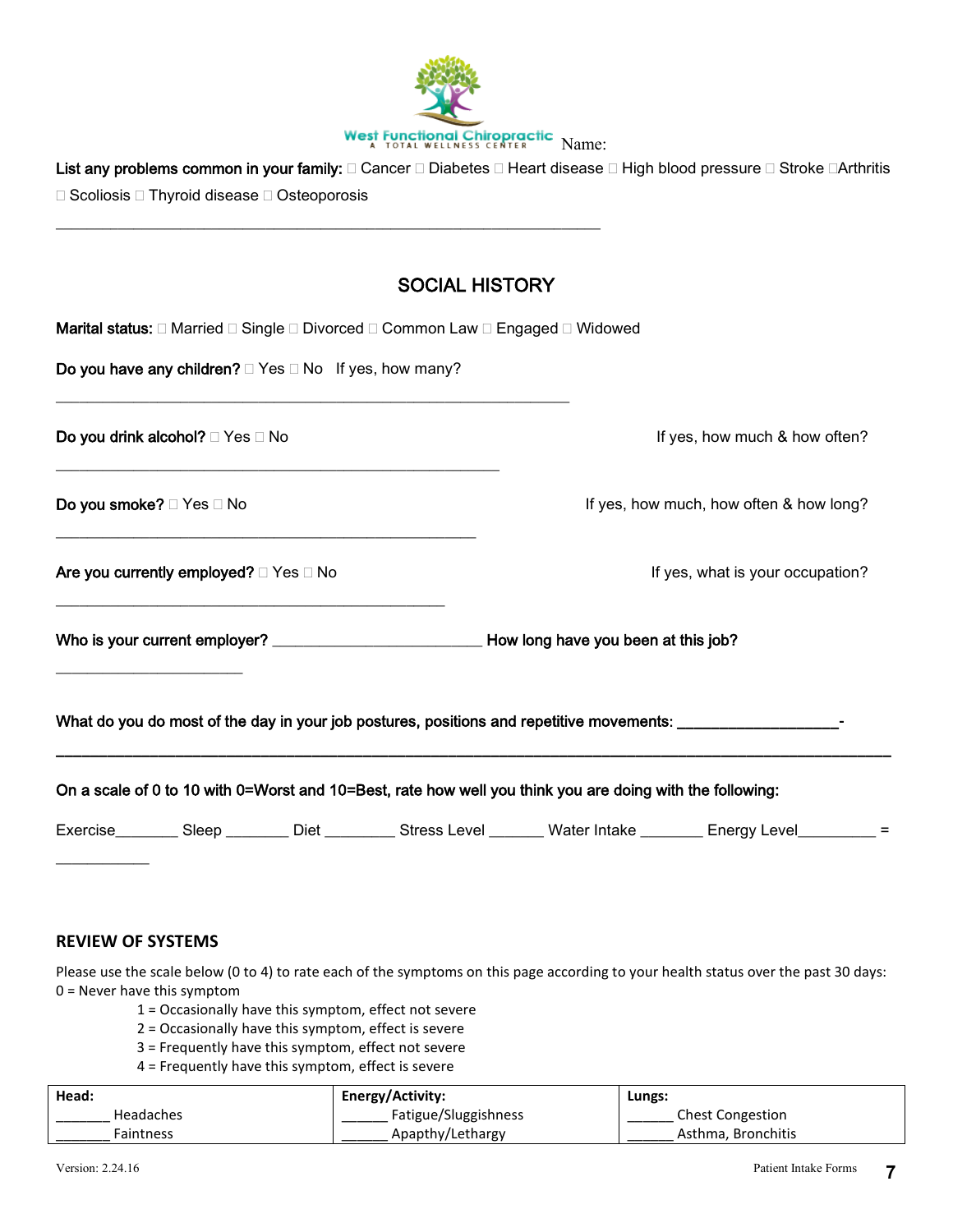

| <b>Dizziness</b>                   | Hyperactivity                        | Shortness Of Breath            |
|------------------------------------|--------------------------------------|--------------------------------|
| Insomnia                           | Restlessness                         | <b>Difficulty Breathing</b>    |
|                                    |                                      |                                |
| Eyes:                              | Weight:                              | Heart:                         |
| Watery or Itchy Eyes               | <b>Binge Eating/Drinking</b>         | Irregular or Skipped Heartbeat |
| Swollen, Red or Sticky Eyelids     | <b>Craving Certain Foods</b>         | Rapid or Pounding Heartbeat    |
| Bags or Dark Circles Under Eyes    | <b>Excessive Weight</b>              | Chest Pain                     |
| Blurred or Tunnel Vision (not      | <b>Compulsive Eating</b>             |                                |
| including near or far sightedness) | <b>Water Retention</b>               |                                |
|                                    | Underweight                          |                                |
|                                    |                                      |                                |
| Ears:                              | <b>Emotions:</b>                     | <b>Digestive Tract:</b>        |
|                                    |                                      |                                |
| <b>Itchy Ears</b>                  | <b>Mood Swings</b>                   | Nausea, Vomiting<br>Diarrhea   |
| Earaches, Ear Infections           | Anxiety/Fear/Nervousness             |                                |
| Drainage From Ear                  | Anger/Irritability/Aggressiveness    | Constipation                   |
| Ringing In Ears, Hearing Loss      | Depression                           | <b>Bloated Feeling</b>         |
|                                    |                                      | Belching, Passing Gas          |
| Nose:                              | Mind:                                | Heartburn                      |
| <b>Stuffy Nose</b>                 | Poor Memory                          | Intestinal/Stomach Pain        |
| <b>Sinus Problems</b>              | Confusion, Poor Comprehension        |                                |
| Hay Fever                          | Poor Concentration                   |                                |
| <b>Sneezing Attacks</b>            | Poor Physical Condition              |                                |
| <b>Excessive Mucus Formation</b>   | <b>Difficulty Making Decisions</b>   |                                |
|                                    | <b>Stuttering or Stammering</b>      |                                |
| <b>Mouth &amp; Throat:</b>         | Slurred speech                       | Other:                         |
| <b>Chronic Coughing</b>            |                                      | <b>Frequent Illness</b>        |
| Frequent Need to Clear Throat      |                                      | Frequent or Urgent Urination   |
| Sore Throat, Hoarseness            |                                      | Genital Itch or Discharge      |
| Swollen or Discolored Tongue       |                                      |                                |
| Canker Sores                       |                                      |                                |
|                                    |                                      |                                |
| Skin:                              | Joints/Muscles:                      | <b>Grand Total:</b>            |
|                                    | Pain or Aches in Joints              |                                |
| Acne                               |                                      |                                |
| Hives, Rashes, Dry Skin            | Arthritis                            |                                |
| Hair Loss                          | <b>Stiffness or Limited Movement</b> |                                |
| Flushing, Hot Flashes              | Pain or Aches in Muscles             |                                |
| <b>Excessive Sweating</b>          | <b>Weakness or Fatigued Muscles</b>  |                                |
|                                    |                                      |                                |

# Electronic Health Records Intake Form

*In compliance with requirements for the government EHR incentive program*

**First Name**:\_\_\_\_\_\_\_\_\_\_\_\_\_\_\_\_\_\_\_\_\_\_\_\_\_ **Last Name**:\_\_\_\_\_\_\_\_\_\_\_\_\_\_\_\_\_\_\_\_\_\_\_\_\_ **Email address:**  $\qquad \qquad \qquad \qquad \qquad \qquad \qquad \qquad$ **Preferred method of communication for patient reminders** (Circle one): Email / Phone / Mail **DOB:** \_\_/\_\_/\_\_\_\_ **Gender (Circle one):** Male / Female **Preferred Language: \_\_\_\_\_\_\_\_\_\_\_\_\_\_\_\_\_\_**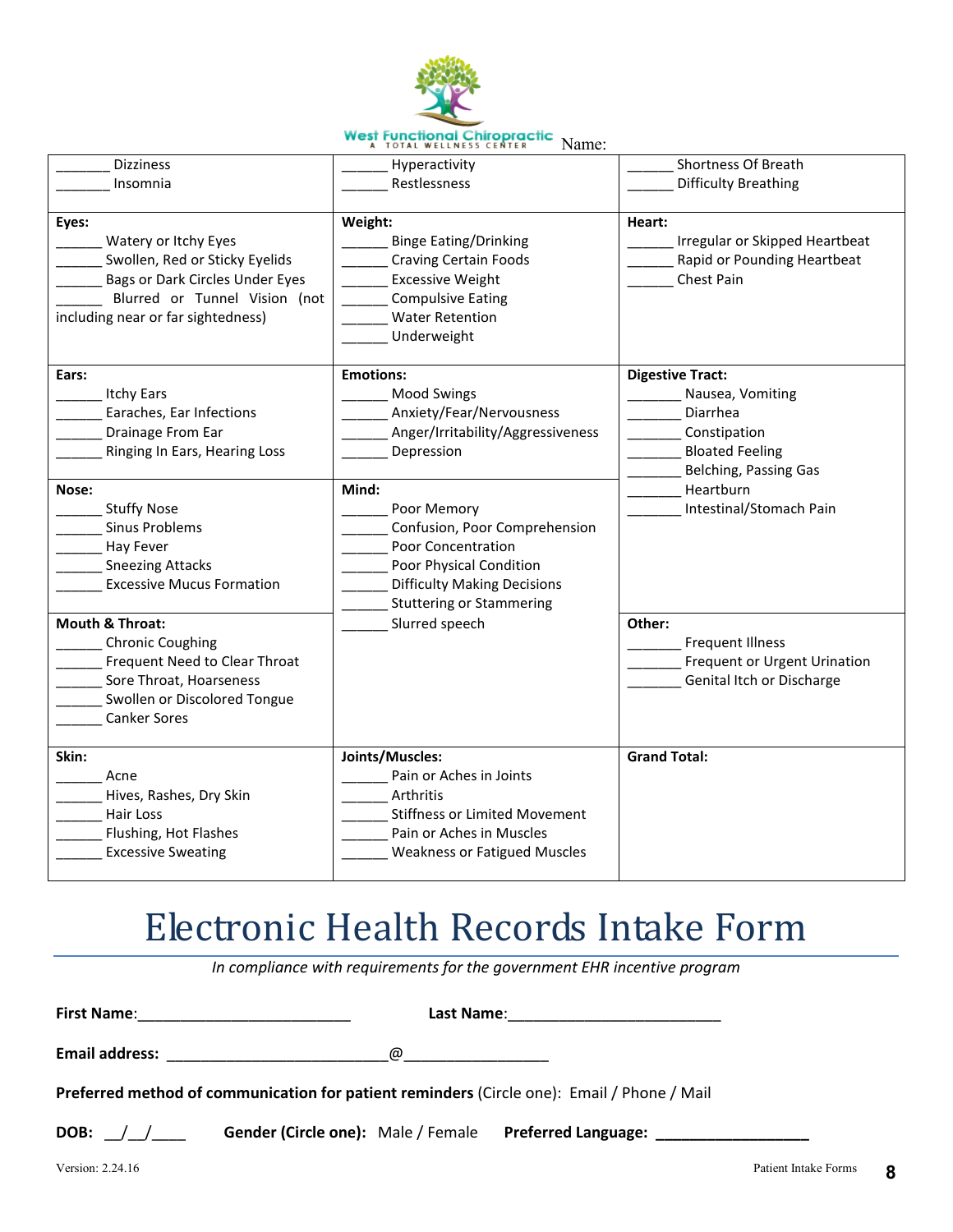

**Smoking Status (Circle one):** Every Day Smoker / Occasional Smoker / Former Smoker / Never Smoked

Smoking Start Date (Optional):

*CMS requires providers to report both race and ethnicity*

**Race (Circle one):** American Indian or Alaska Native / Asian / Black or African American / White (Caucasian) Native Hawaiian or Pacific Islander / I Decline to Answer

**Ethnicity (Circle one):** Hispanic or Latino / Not Hispanic or Latino / I Decline to Answer

**Are you currently taking any medications?** (Please include regularly used over the counter medications)

| <b>Medication Name</b> | Dosage and Frequency (i.e. 5mg once a day, etc.) |  |  |
|------------------------|--------------------------------------------------|--|--|
|                        |                                                  |  |  |
|                        |                                                  |  |  |
|                        |                                                  |  |  |

#### **Do you have any medication allergies?**

| <b>Medication Name</b> | <b>Reaction</b> | Onset Date | <b>Additional Comments</b> |
|------------------------|-----------------|------------|----------------------------|
|                        |                 |            |                            |
|                        |                 |            |                            |
|                        |                 |            |                            |

□**I choose to decline receipt of my clinical summary after every visit** *(These summaries are often blank as a result of the nature and frequency of chiropractic care.)*

| Patient Signature:  | Date:   |                        |  |
|---------------------|---------|------------------------|--|
|                     |         |                        |  |
| For office use only |         |                        |  |
|                     |         |                        |  |
| Height:             | Weight: | <b>Blood Pressure:</b> |  |
|                     |         |                        |  |

## **NOTICE OF APPOINTMENT CANCELLATION/NO-SHOW POLICY**

We would like to inform you of our policy regarding missed appointments and same-day cancellations effective immediately, this refers to all appointments made in the office: Chiropractic, Personal Training, Massage and Nutrition. We require a 24-hour notice of cancellations BY **PHONE** during business hours. We will **NOT** accept theses cancellations thru email, voicemail or any other social media. Any patient who misses a scheduled appointment without notifying the office will be subject to a no-show fee.